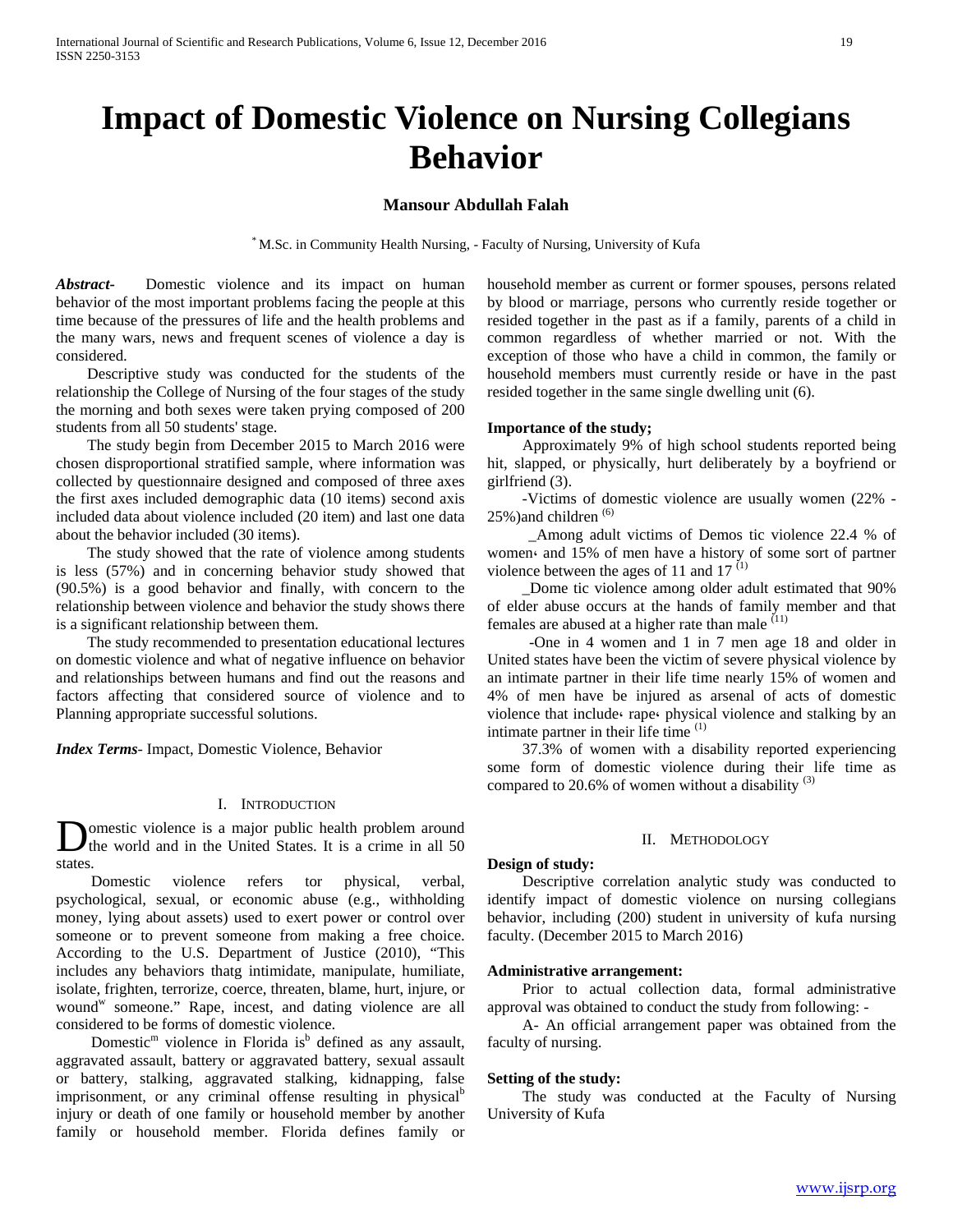# **Sampling and sample selection:**

 Disproportional stratify sample technique was used, a purposive sample of (200) student of university of kufa faculty nursing

# **Methods of data collection and tools:**

 Data were collected through the use of questionnaire from data were collected in the **following sequences: -** Interviewing of study sample:

 The investigator collected data from study by using an interviewing questionnaire form, the questionnaire included demographic data (10 items), violence data (20 items). behavior data (30 items).

# **Statistically analysis:**

 A descriptive statistical method (parametric method for percentages, frequency and mean), and inferential statistical method (chi-square, correlation coefficient and P value) were used to analyze the data.

# **Results of the Study**

 This chapter presents the findings of the data analysis systematically in tables as they correspond with the objectives of the study as follows:

# **Table (1) Statistical Distribution of the Study Sample by their Demographic Data**

| <b>Demographic Data</b>           | Rating                               | <b>Frequency</b> | <b>Percent</b> |
|-----------------------------------|--------------------------------------|------------------|----------------|
|                                   | Urban                                | 172              | 86.0           |
| <b>Residency</b>                  | <b>Rural</b>                         | 28               | 14.0           |
| Gender                            | <b>Male</b>                          | 42               | 21.0           |
|                                   | Female                               | 158              | 79.0           |
|                                   | 20 And More                          | 153              | 76.5           |
| Age / Years                       | <b>Less Than 20</b>                  | 47               | 23.5           |
| <b>Level Of Education</b>         | <b>First</b>                         | 50               | 25.0           |
|                                   | <b>Second</b>                        | 50               | 25.0           |
|                                   | <b>Third</b>                         | 50               | 25.0           |
|                                   | Fourth                               | 50               | 25.0           |
|                                   | <b>Illiterate</b>                    | 6                | 3.0            |
|                                   | <b>Primary School Graduated</b>      | 32               | 16.0           |
| <b>Father levels of education</b> | <b>Intermediate School Graduated</b> | 45               | 22.5           |
|                                   | <b>Secondary School Graduated</b>    | 44               | 22.0           |
|                                   | <b>College And More</b>              | 73               | 36.5           |
|                                   | <b>Illiterate</b>                    | 13               | 6.5            |
|                                   | <b>Primary School Graduated</b>      | 64               | 32.0           |
| <b>Mother levels of education</b> | <b>Intermediate School Graduated</b> | 47               | 23.5           |
|                                   | <b>Secondary School Graduated</b>    | 45               | 22.5           |
|                                   | <b>College And More</b>              | 31               | 15.5           |
| <b>Father profession</b>          | <b>Employee</b>                      | 93               | 46.5           |
|                                   | <b>Jobless</b>                       | 62               | 31.0           |
|                                   | <b>Retired</b>                       | 45               | 22.5           |
| <b>Mother profession</b>          | <b>Employee</b>                      | 27               | 13.5           |
|                                   | Housewife                            | 170              | 85.0           |
|                                   | <b>Retired</b>                       | 3                | 1.5            |
|                                   | Enough                               | 75               | 37.5           |
| <b>Monthly income</b>             | <b>Enough To What Limit</b>          | 100              | 50.0           |
|                                   | <b>Not Enough</b>                    | 25               | 12.5           |

 This table shows that the study sample in residence show that urban areas are the largest (86%) of the rural area, as well as the gender that the vast majority of women (79%) than men, and also at the age of 20 and more are more largest percentage (76.5%) ,as well as the level of education students are equal (25%) for all grade levels, and in the same context, the educational level of the father are for college and above (36.5%), and also the educational level of the mother is a primary school (32%) is the largest percentage, as well as the profession of the father that Employee (46.5% ) and mother profession majority of housewife (85.0%), as well as for the biggest monthly income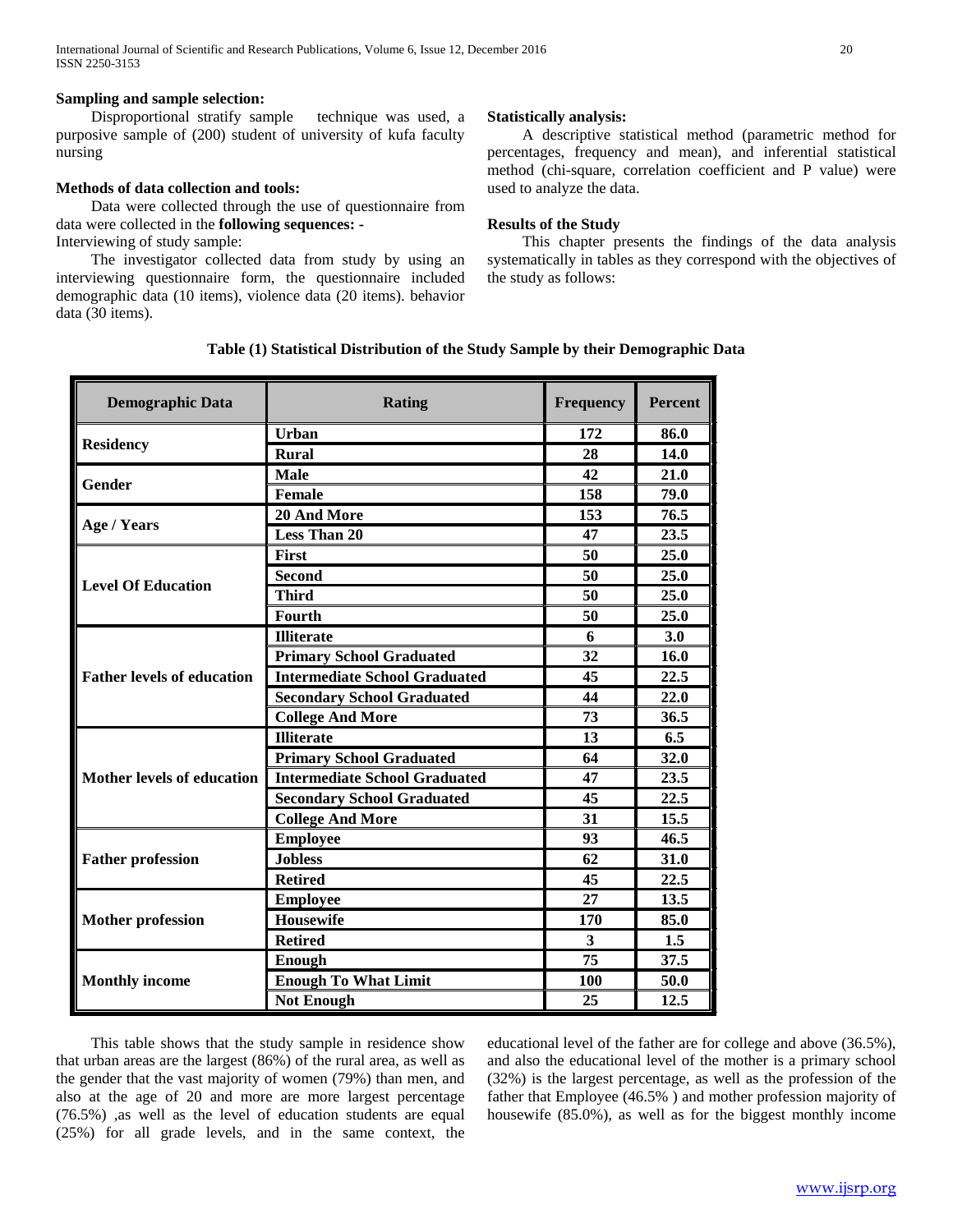ratio is Enough to what Limit (50%) and finally the family members was 7.9 (57%).

| <b>Main domain</b>      | Rating | <b>Frequency</b> | <b>Percent</b> | lm.s. | <b>Assessment</b> |
|-------------------------|--------|------------------|----------------|-------|-------------------|
| <b>Overall violence</b> | High   | 86               | 43.0           | 1.93  | Low               |
|                         | Low    | 114              | 57.0           |       |                   |
|                         | Total  | 200              | 100.0          |       |                   |

#### **Table (3) Statistical Distribution of the Study Sample overall responses to the violence domain items**

This table shows that (57%) of the study sample are exhibit low violence, while (43%) of them are exhibit a high violence.

**Table (5) Statistical Distribution of the Study Sample overall responses to the behavior domain items**

| <b>Main domain</b>                              | Rating     | <b>Frequency</b> | <b>Percent</b> | m.s.     | Assessment |
|-------------------------------------------------|------------|------------------|----------------|----------|------------|
| <b>Overall</b><br>students'<br><b>behaviors</b> | <b>Bad</b> | 19               | 9.5            | $1.80\,$ | Good       |
|                                                 | Good       | 181              | 90.5           |          |            |
|                                                 | Total      | 200              | 100.0          |          |            |

This table shows that (90.5%) of the study sample are exhibit good behaviors, while (9.5%) of them are exhibit a bad behavior.

**Table (6) relationship between the study sample violence and their behaviors**

|                                   | <b>Rating</b> | <b>Overall Violence</b> |     | Chi-            |     |         |
|-----------------------------------|---------------|-------------------------|-----|-----------------|-----|---------|
| <b>Main Domains</b>               |               | High                    | Low | square<br>value | d.f | p-value |
| <b>Overall</b><br><b>Students</b> | Bad           | 13                      |     |                 |     |         |
| <b>Behaviors</b>                  | Good          | 73                      | 108 | 5.535a          |     | 0.018   |
| Total                             |               | 86                      | 114 |                 |     |         |

 This table shows that there is a significant relationship between the violence and the study sample behaviors at p-value less than 0.05.

# III. DISCUSSION OF THE RESULTS

 A methodically arranged understanding and rationally derived discussion of study results will be presented in this chapter with the support of the available literatures and related studies.

 The data were analyzed through the application of descriptive and inferential statistics in order to meet the study objectives.

 The vast majority in table (3) that (57%) of the study sample are show low violence, while (43%) of them are show a high violence.

 A study conducted by (Jewkes R, etal.2010) has shown that college students tend to be less violent than their peers who did not arrive at the university level. <sup>(8)</sup>

 The largest in table (5) that (90.5%) of the study sample are exhibit good behaviors, while (9.5%) of them are exhibit a bad behavior.

 The study has shown (Bryant, S and Spencer, G 2009) that the students at the undergraduate level are a good behavior and what it receives from the science and knowledge through their studies and reflections that university surrounding them requires them to show good behavior.<sup>(2)</sup>

 The vast majority in table (6) that there is a significant relationship between the violence and the study sample behaviors at p-value less than 0.05.

 A study carried out by the (Natan, M. & Rais, I. 2010) showed that there is an inverse relationship where the lower the level of behavior has increased the level of violence and this is what happens when you increase the level of good behavior and therefore less level of violence of the individual. <sup>(10)</sup>

#### IV. CONCLUSIONS AND RECOMMENDATIONS

#### **Conclusions:**

 According to the present study findings, we can make the following conclusions:

 1. The vast majority in table (3) that (57%) of the study sample are exhibit low violence, while (43%) of them are exhibit a high violence.

 2. The vast majority in table (5) that (90.5%) of the study sample are exhibit good behaviors, while (9.5%) of them are exhibit a bad behavior.

 3. The vast majority in table (6) that there is a significant relationship between the violence and the study sample behaviors at p-value less than 0.05.